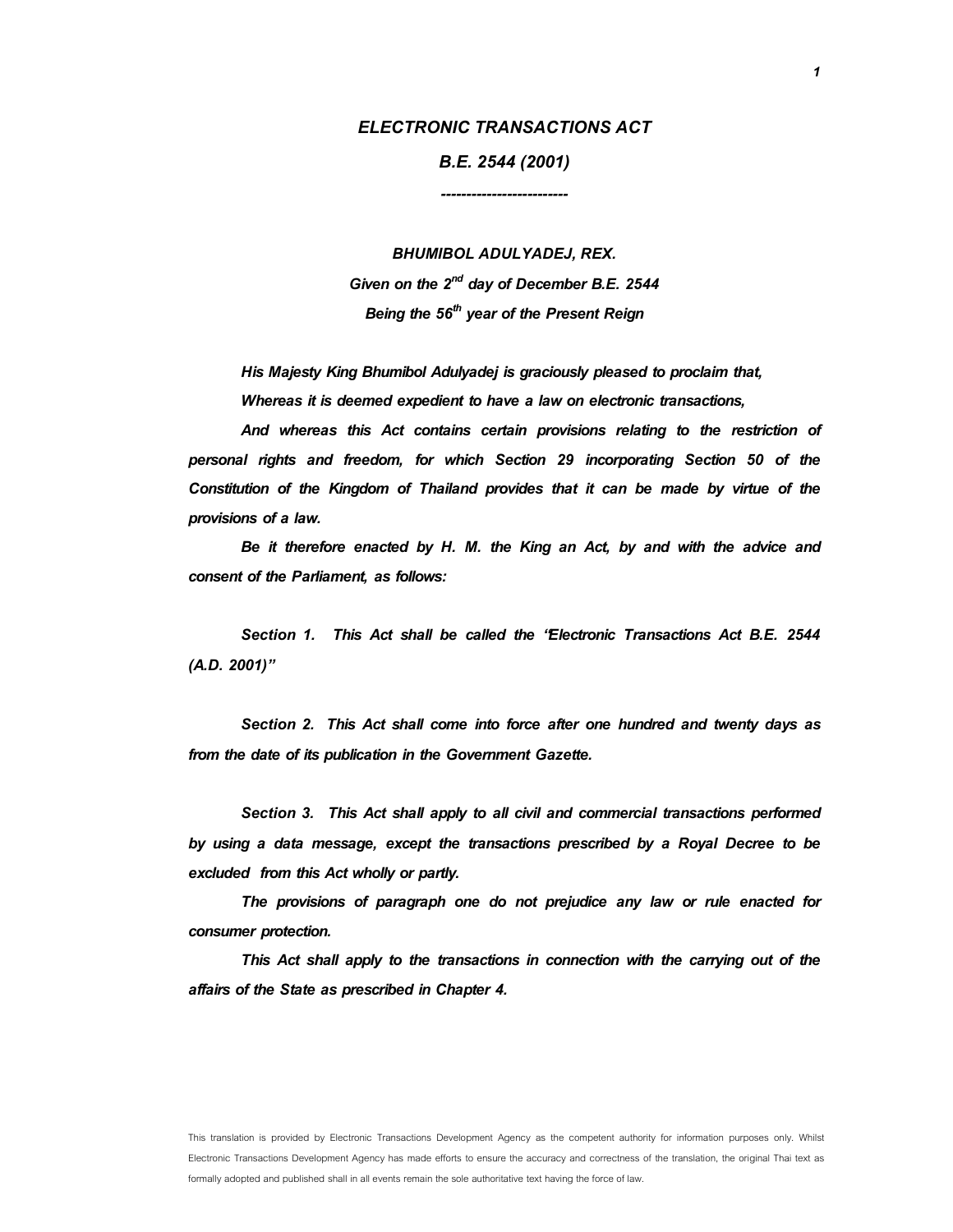**Section 4.** In this Act:

 **"***transaction***"** means any act relating to a civil and commercial activity or carrying out of the affairs of the State as prescribed in Chapter 4.

 **"***electronics"* means an application of an electron means, an electrical means, an electromagnetic means or any other means of a similar nature including an application of an optical means, a magnetic means or

a device in connection with an application of any of the aforesaid means;

 **"***electronic transaction"* means a transaction in which an electronic means is used in whole or in part;

 **"***information"* means an incident or fact regardless of whether expressed in the form of a letter, number, sound, image or any other form capable of connotation by itself or through any means;

 **"***data message***"** means information generated, sent, received, stored or processed by electronic means, such, as electronic data interchange (EDI), electronic mail, telegram, telex or facsimile;

 **"***electronic signature***"** means letter, character, number, sound or any other symbol created in electronic form and affixed to a data message in order to establish the association between a person and a data message for the purpose of identifying the signatory who involves in such data message and showing that the signatory approves the information contained in such data message;

 **"***information system***"** means a system of (data message) processing by using an electronic device for generating, sending, receiving, storing or processing a data message;

 **"***electronic data interchange***"** means the despatch or receipt of information by an electronic from computer to computer using an agreed standard;

 **"***originator***"** means a person by whom the data message purports to have been sent or generated prior to storage before being sent pursuant to the method designated by such person, whether such data message is sent by such person, or generated in the name of or on behalf of such person, but does not include an intermediary with respect to that data message;

 **"***addressee"* means a person who is intended by the originator to receive the data message and who receives such data message, but does not include an intermediary with respect to that data message;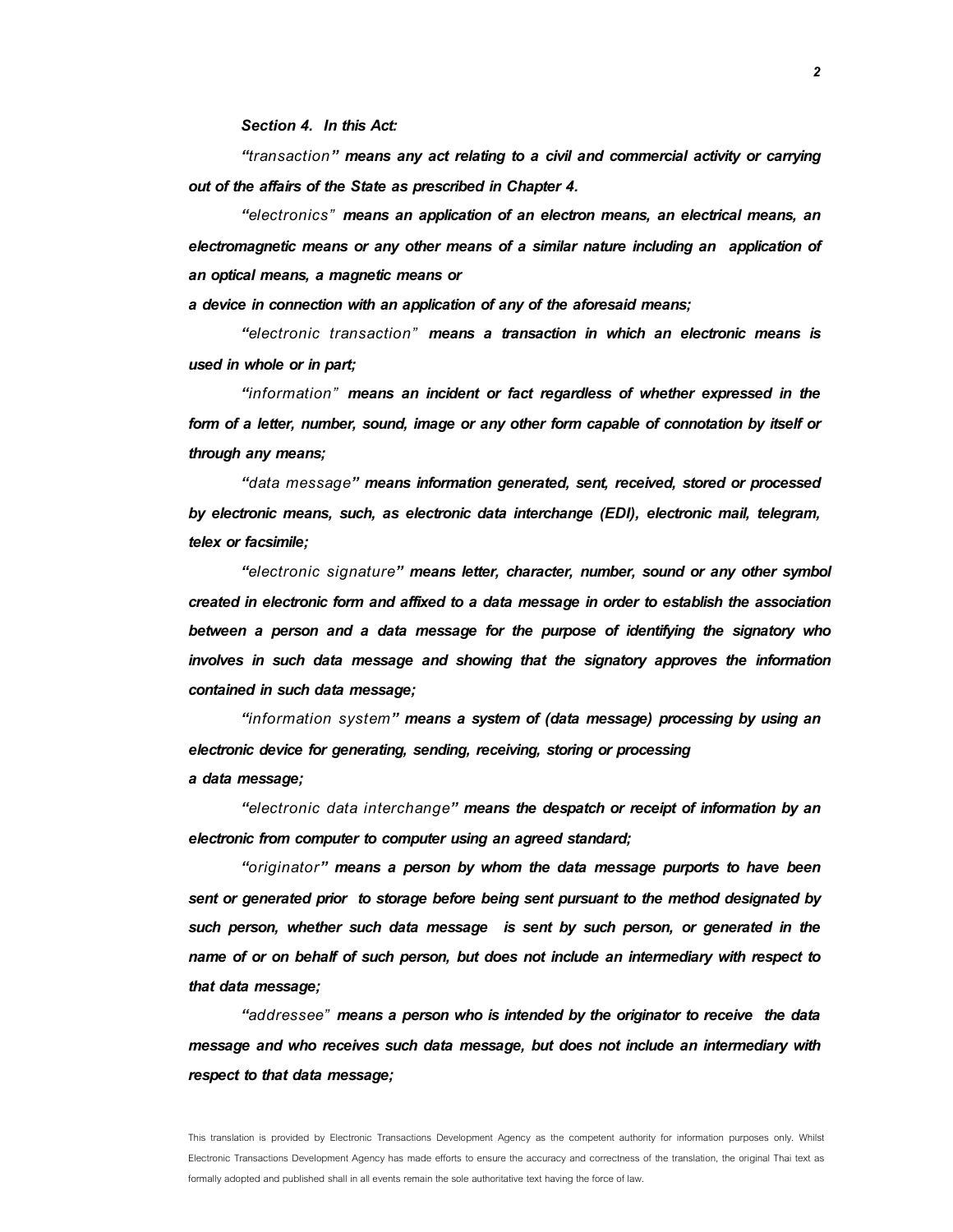**"***intermediary***"** means a person who, on behalf of another person, sends, receives or stores a particular data message, including the providing of other services with respect to that data message;

**"***certificate***"** means a data message or other record confirming the link between a signatory and signature creation data;

**"***signatory***"** means a person that holds signature creation data and creates the electronic signature either on his own behalf or on behalf of other persons;

**"***relying party***"** means a person that may act on the basis of a certificate or an electronic signature;

**"***State agency***"** means a Ministry, Bureau, Department, other Government agency by a different name and having the status of a Department, a provincial administration, a local administration and a State enterprise established by an Act or a Royal Decree and shall also include a juristic person, a group of persons or

a person having the power and duties to perform the State affairs in any matter whatsoever;

**"***Commission***"** means the Electronic Transaction Commission; **"***Minister***"** means the Minister in charge of this Act.

**Section 5.** The provisions of Section 13 to Section 24 and the provisions of Section 26 to Section 31 may be agreed otherwise.

**Section 6.** The Prime Minister shall be in charge of this Act.

### **CHAPTER 1**

# **ELECTRONIC TRANSACTIONS**

**Section 7.** Information shall not be denied legal effect and enforceability solely on the ground that it is in the form of a data message.

**Section 8.** Subject to the provision of Section 9, in the case where the law requires any transaction to be made in writing, to be evidenced in writing or supported by a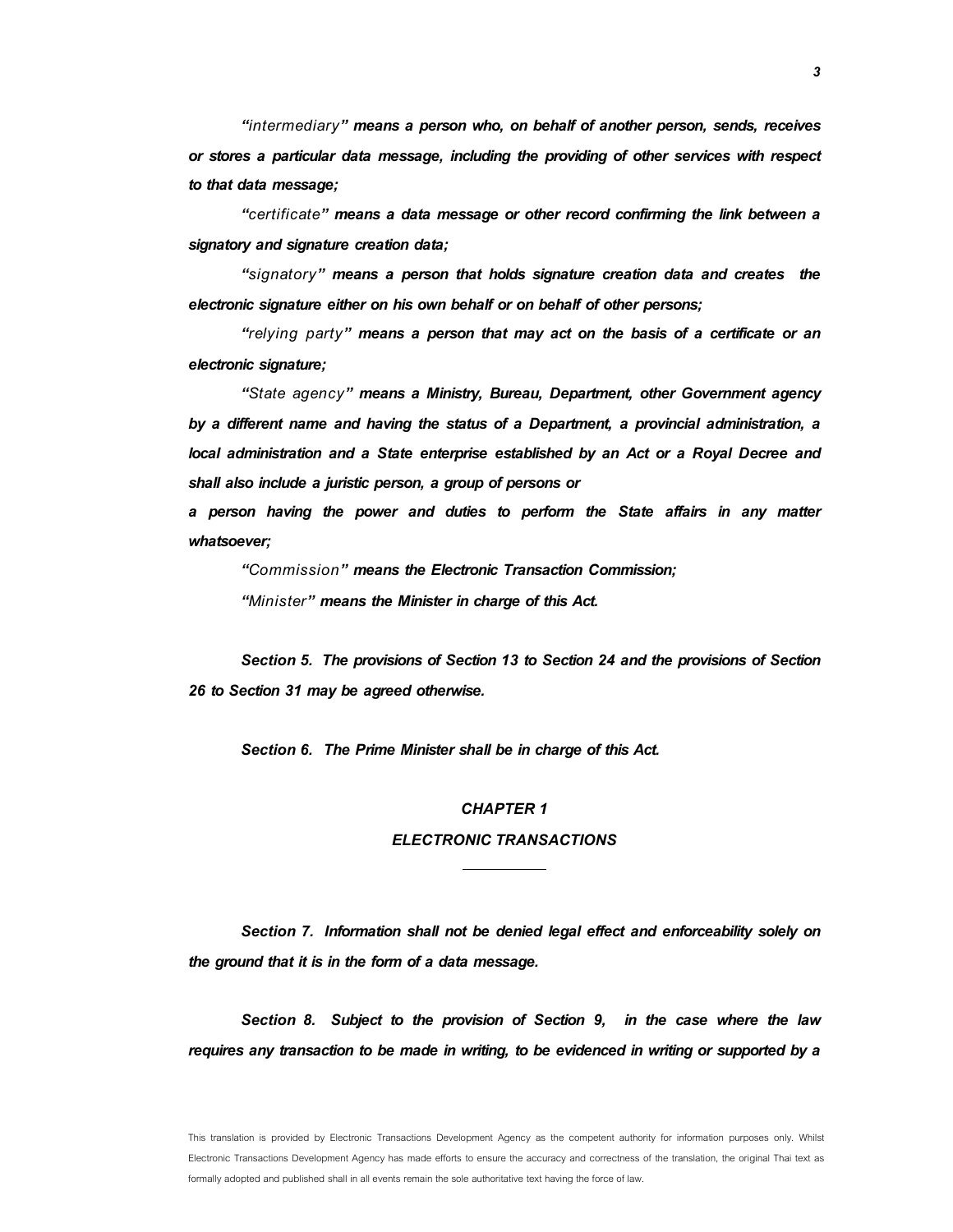document which must be produced, if the information is generated in the form of a data message which is accessible and usable for subsequent reference without its meaning being altered, it shall be deemed that such information is made in writing, is evidenced in writing or is supported by a document.

**Section 9.** In the case where a person is to enter a signature in a writing, it shall be deemed that such data message bears a signature if:

(1) the method used is capable of identifying the signatory and indicating that the signatory has approved the information contained in such data message as being his own; and

 (2) such method is a reliable one and appropriate for the purpose for which the data message is generated or sent, having regard to the surrounding circumstances or an agreement between the parties.

**Section 10.** In the case where the law requires that any information be presented or retained in its original form as an original document, if such information is presented or retained in the form of data message pursuant to the following requirements, it shall be deemed that such information is presented or retained as an original document under the law:

(1) a reliable method is used with the data message to assure the integrity of the information from the time when it is generated in its final form; and

(2) the information is capable of being subsequently displayed.

The integrity of the information under (1) shall be determined by having regard to its completeness and unalteration, apart from the addition of any endorsement or record or any change which may arise in the normal course of communication, storage or display of the information, which does not affect the integrity of that information.

 In determining the method used for assuring the integrity of the information under (1), all relevant circumstances must be taken into consideration, including the purpose for which such information is generated.

**Section 11.** The admissibility of a data message as an evidence in the legal proceedings shall not be denied solely on the grounds that it is a data message.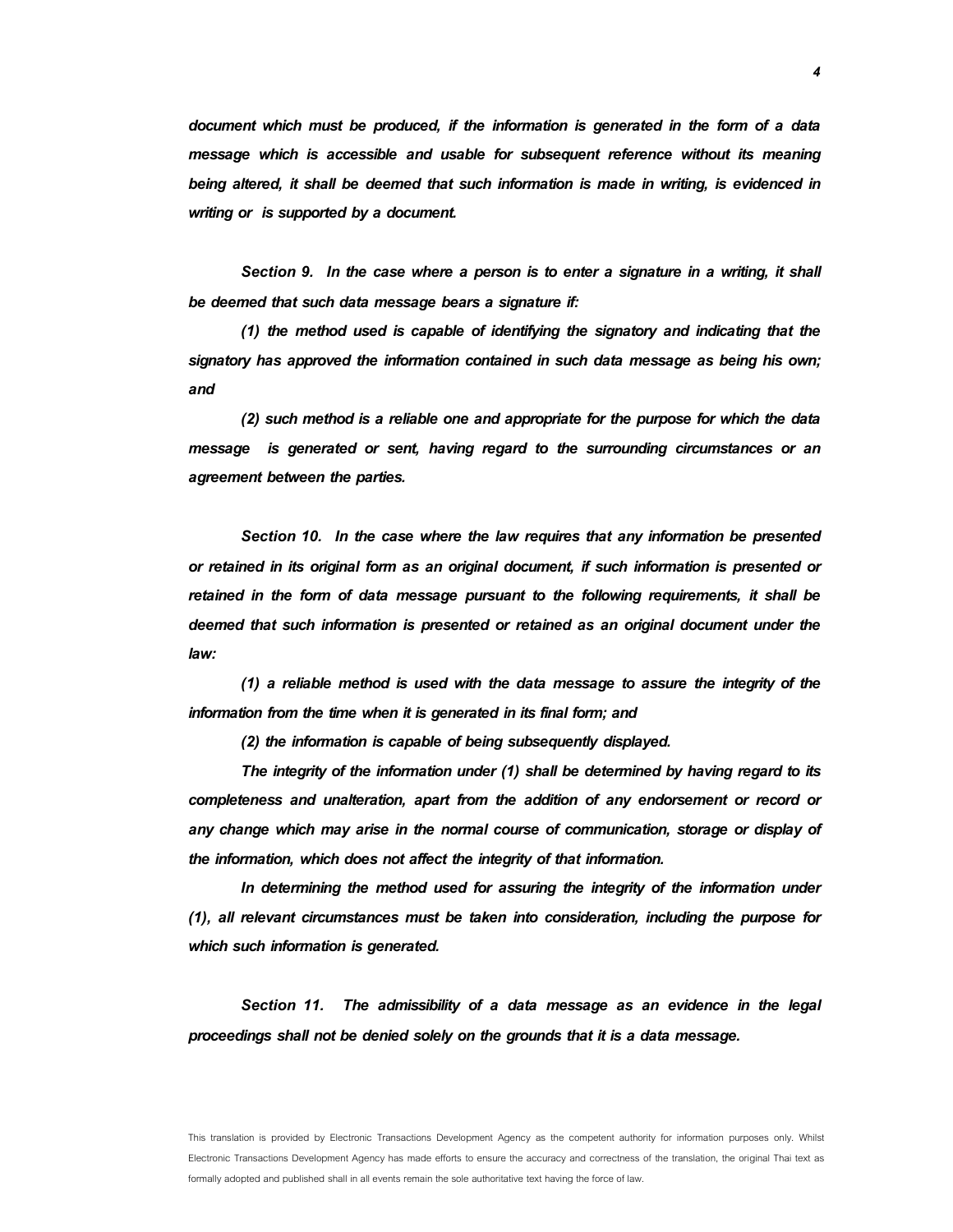In assessing the evidential weight of a data message whether it is reliable or not, regard shall be had to the reliability of the manner in which or the method by which the data message was generated, stored or communicated, the manner in which or the method by which the completeness and integrity of the information was maintained, the manner in which or the method by which the originator was identified or indicated, including all relevant circumstances.

**Section 12.** Subject to the provision of Section 10, in the case where the law requires that certain documents or information be retained, if such retention is made in the form of a data message pursuant to the following requirements, it shall be deemed that such document or information is retained pursuant to the requirements of the law:

(1) that data message is accessible so as to be usable for subsequent reference without its meaning being altered;

(2) that data message is retained in the format in which it was generated, sent or received, or in a format which can be demonstrated to represent accurately the information generated, sent or received; and

(3) the information, if any, which specifies the source, origin and destination of a data message including the date and time sent or received, is retained.

The provisions of paragraph one shall not apply to the information the sole purpose of which is to enable the data message to be sent or received.

The State agency responsible for retaining any document or information may prescribe additional details with respect to the requirement in retaining such document or information insofar as they are not contrary to the provisions of this Section.

**Section 13.** An offer or acceptance in entering into a contract may be expressed by means of a data message. A contract shall not be denied legal effect solely on the grounds that such offer or acceptance is made in the form of a data message.

**Section 14.** As between the originator and the addressee of a data message, a declaration of will or notice may be made in the form of a data message.

**Section 15.** Whoever sends a data message by whatever means, it shall be deemed that the data message belongs to such person.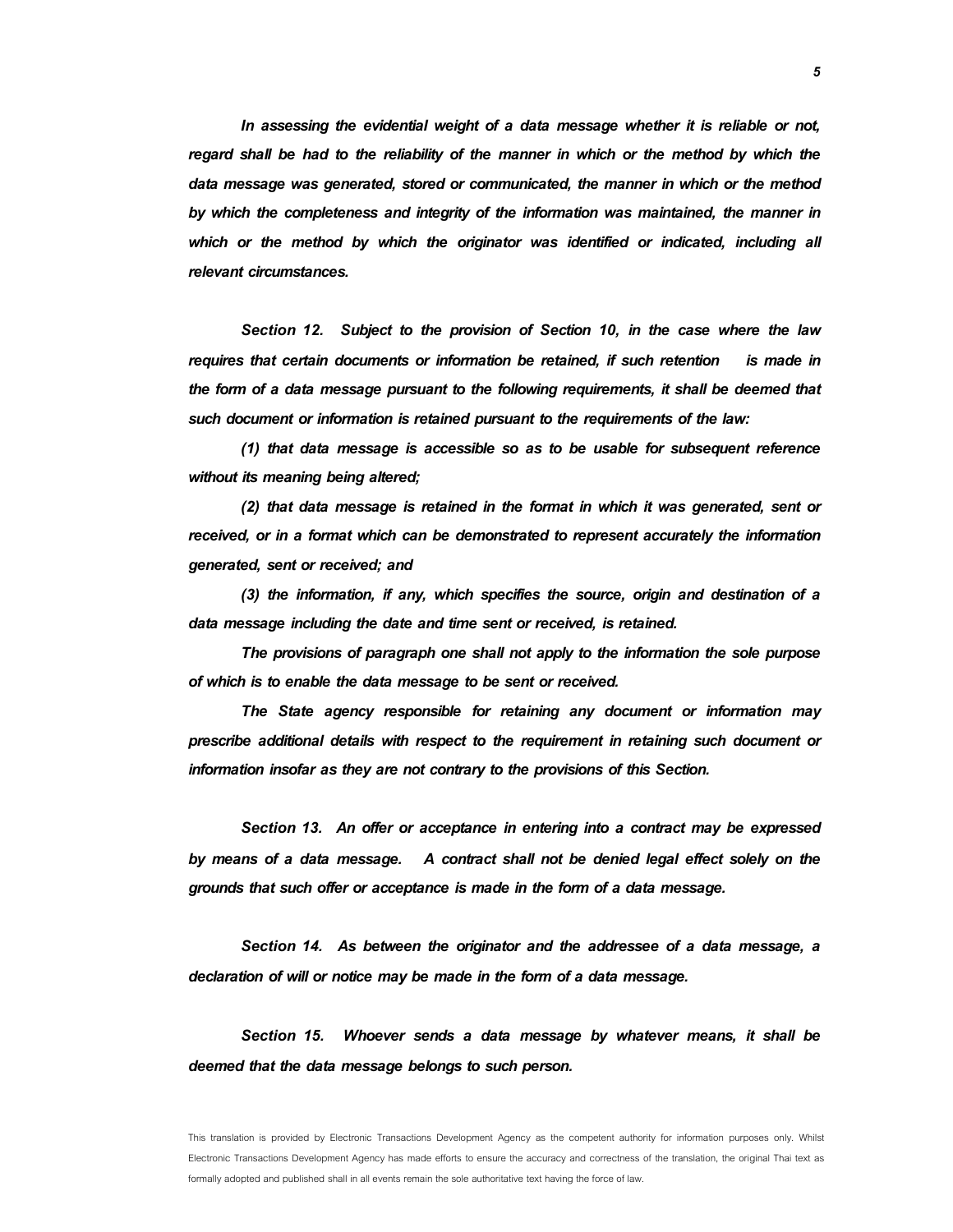As between the originator and the addressee, a data message is deemed to be that of the originator if it is sent by:

(1) a person who is authorized to act on behalf of the originator in respect of that data message; or

(2) an information system programmed to operate automatically in advance, by the originator or a person authorized to act on behalf of the originator.

**Section 16.** The addressee is entitled to regard a data message as being that of the originator and shall also be entitled to act pursuant to such data message if:

(1) the addressee has properly applied a procedure previously agreed with the originator to verify whether the data message was that of the originator; or

(2) the data message received by the addressee results from an act of a person who uses a method which is used by the originator to identify data message as his own and to which that person has gained access through the relationship with the originator or person who is authorized to act on behalf of the originator.

The provisions of paragraph one shall not apply if:

(1) as of the time when the addressee has received notice from the originator that the data message is not that of the originator and, at the same time, the addressee had a reasonable time to verify the facts to which the notice relates; or

(2) in a case pursuant to paragraph one (1), at any time when the addressee knew or should have known, had the addressee exercised reasonable care or used any agreed procedure, that the data message was not that of the originator.

**Section 17.** In the case of Section 15 or Section 16 paragraph one, as between the originator and the addressee, the addressee is entitled to regard the data message as received as being what the originator intended to send and to act on that assumption on the data message unless the addressee knew or should have known, had the addressee exercised reasonable care or used any agreed procedure, that the transmission resulted in any error in the data message as received.

**Section 18.** The addressee is entitled to regard each data message received as a separate data message and to act on that assumption with respect to each data message except to the extent that it duplicates another data message and the addressee knew or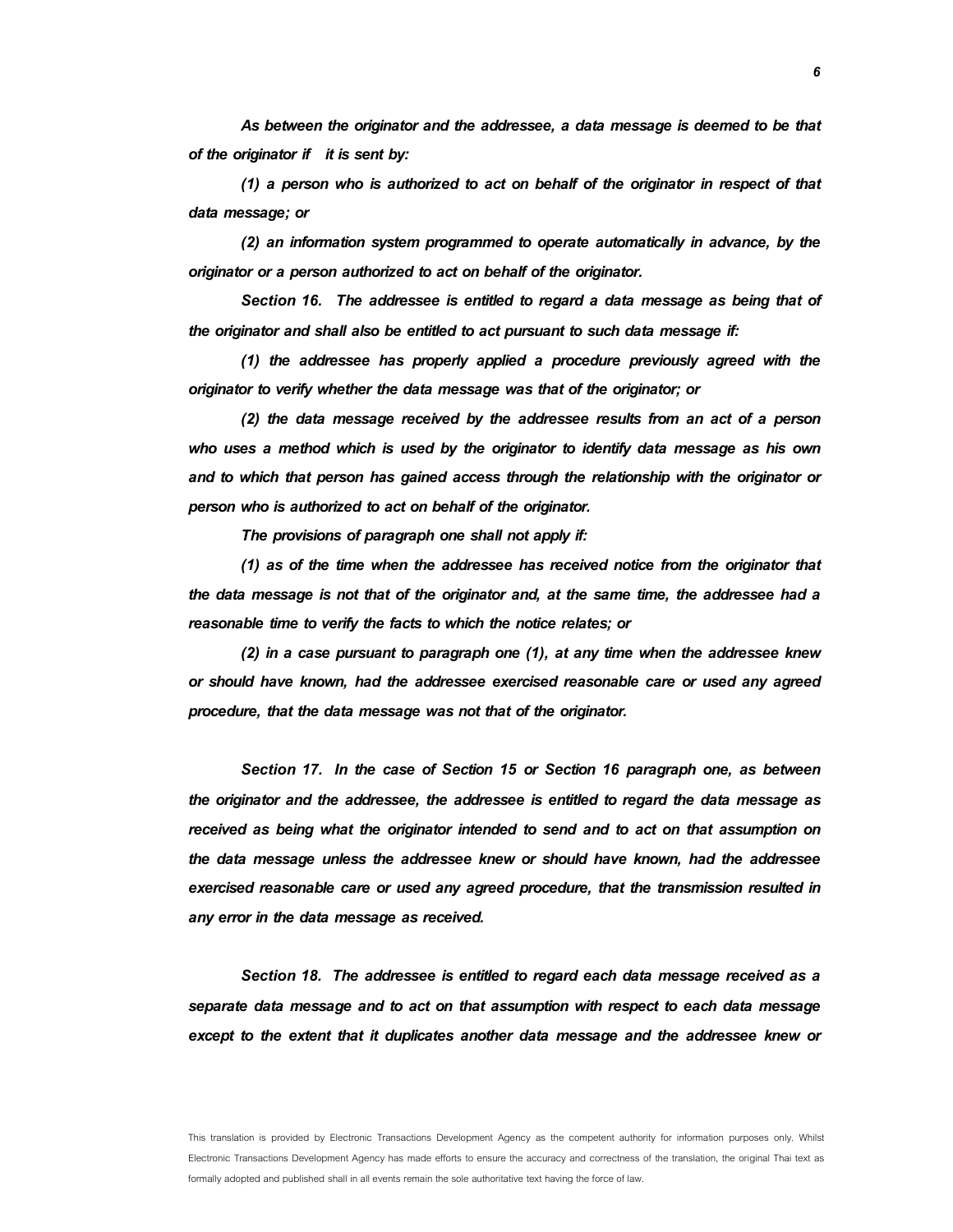should have known, had the addressee exercised reasonable care or used any agreed procedure, that the data message was a duplicate.

**Section 19.** In the case where an acknowledgement of receipt of a data message is required whether at the request of the originator or as agreed with the addressee before or at the time of sending such data message or as appeared in that data message, the following rules shall apply:

 (1) where the originator has not agreed that the acknowledgement be given in a particular form or by a particular method, an acknowledgement may be given by any communication by the addressee, whether by an automated information system or by any other method, or by any conduct of the addressee sufficient to indicate to the originator that the addressee has received the data message.

(2) where the originator has stated a condition that the data message shall be regarded as having been sent only upon receipt of an acknowledgement by the addressee, it shall be deemed that the data message has never been sent, until the originator has received the acknowledgement.

(3) where the originator has not stated such a condition under paragraph (2) and the originator has not received the acknowledgement within the time specified or agreed or, if no time has been specified or agreed, within a reasonable time, the originator:

 (a) may give notice to the addressee stating that no acknowledgement has been received and specifying a reasonable time by which the acknowledgement must be made by the addressee; and

 (b) if the acknowledgement is not received by the originator within the time specified in subparagraph (a), may, upon notice to the addressee, treat the data message as though it had never been sent, or exercise any other rights it may have.

**Section 20.** Where the originator receives the addressee's acknowledgement of receipt it is presumed that the related data message was received by the addressee. That presumption does not imply that the data message received by the addressee corresponds to the data message sent by the originator.

**Section 21.** Where the received acknowledgement states that the related data message received by the addressee met the technical requirements, either agreed upon by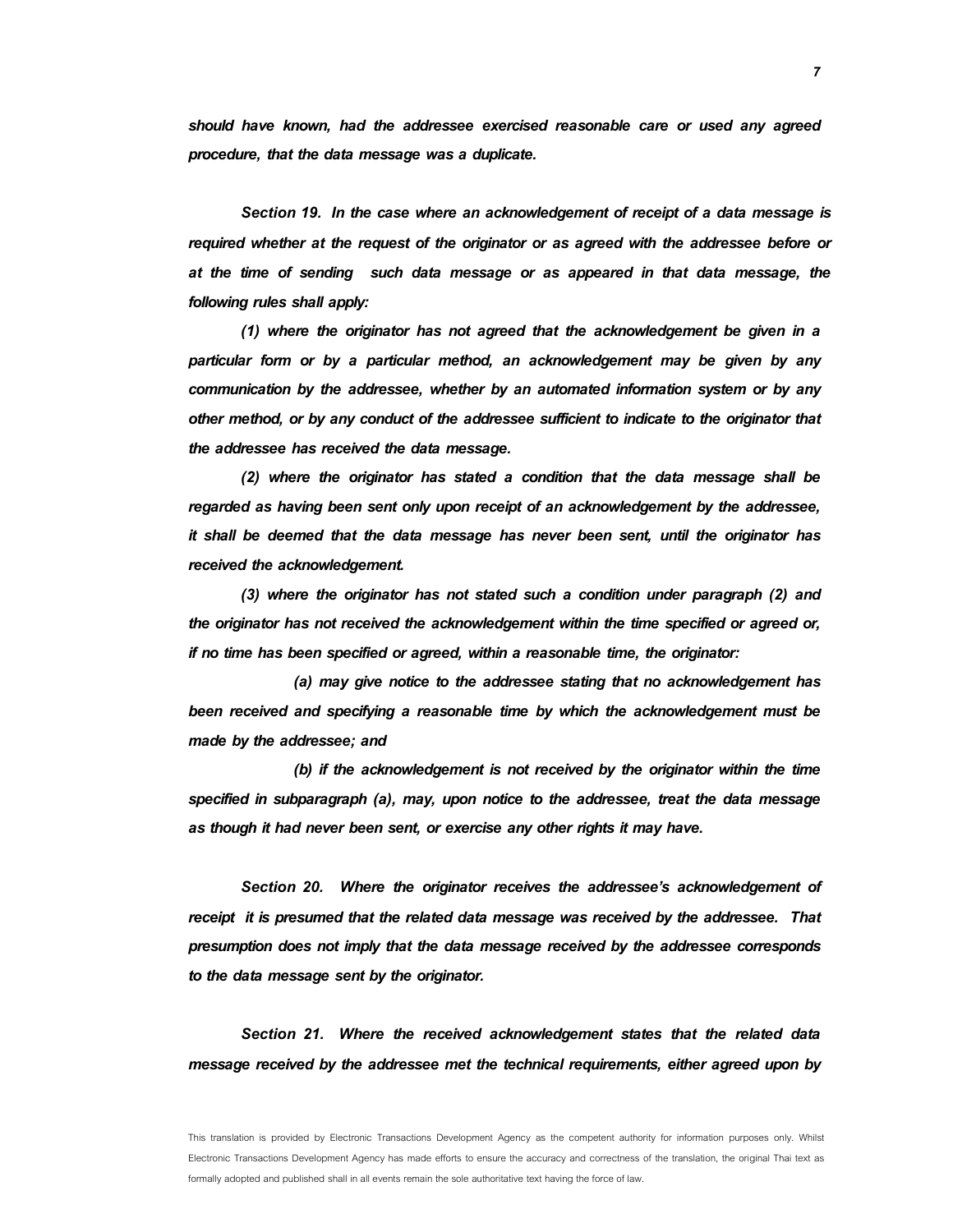the originator and the addressee or set forth in the applicable standards, it is presumed that those requirements have been met.

**Section 22.** The dispatch of a data message is deemed to occur when such data message enters an information system outside the control of the originator.

**Section 23.** The receipt of a data message is deemed to occur from the time when such data message enters an information system of the addressee.

 If the addressee has designated an information system for the purpose of receiving data message specifically, it shall be deemed that the receipt of a data message occurs at the time when the data message enters the designated information system. However, if such data message is sent to an information system of the addressee that is not the designated information system, it shall be deemed that the receipt of a data message occurs at the time when the data message is retrieved from that information system.

The provision of this section applies notwithstanding that the place where the information system is located may be different from the place where the data message is deemed to be received by the addressee under Section 24.

**Section 24.** The dispatch or the receipt of a data message shall be deemed to be dispatched at the place where the originator has its place of business or received at the place where the addressee has its place of business, as the case may be.

 If the originator or the addressee has more than one place of business, it shall be deemed that the place of business is that which has the closest relationship to the underlying transaction for the purpose of paragraph one. However, if it is unable to determine that which place of business has the closest relationship to the underlying transaction, it shall be deemed that the principal place of business is the place where such data message is received or dispatched.

If the originator or the addressee does not have a place of business, it shall be deemed that his habitual residence is the place where a data message is received or dispatched.

The provisions of this section shall not apply to the dispatch and receipt of a data message by telegramme and telex or by any other means of communication prescribed in the Royal Decree.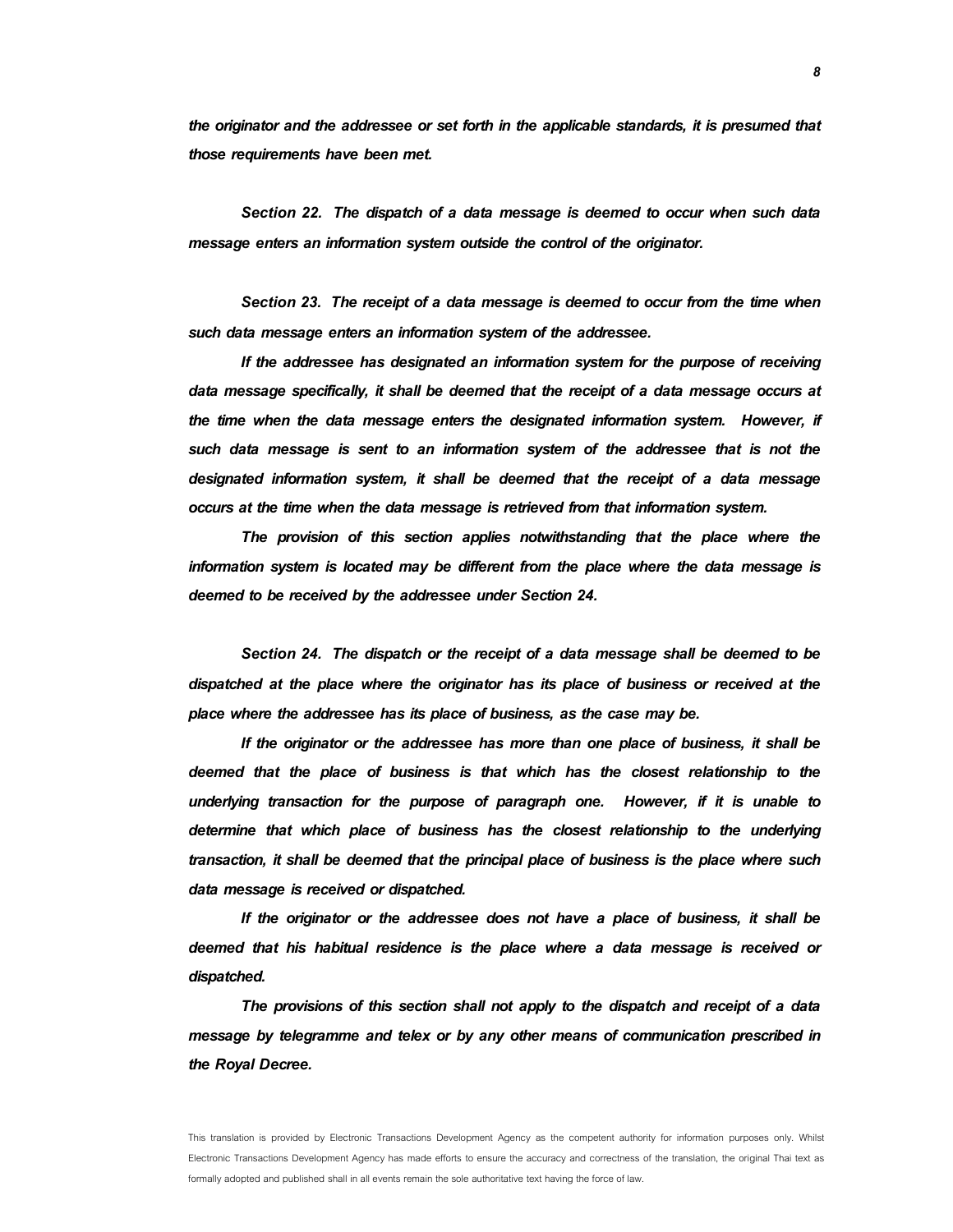**Section 25.** Any electronic transaction made in accordance with the security procedure prescribed in the Royal Decree is presumed to be made by a reliable method.

### **CHAPTER 2**

# **ELECTRONIC SIGNATURES**

**Section 26.** An electronic signature is considered to be a reliable electronic signature if it meets the following requirements:

(1) the signature creation data are, within the context in which they are used, linked to the signatory and to no other person;

(2) the signature creation data were, at the time of signing, under the control of the signatory and of no other person;

(3) any alteration to the electronic signature, made after the time of signing, is detectable; and

(4) where a purpose of the legal requirement for a signature is to provide assurance as to the completeness and integrity of the information and any alteration made to that information after the time of signing is detectable.

The provision of paragraph one does not limit that there is no other way to prove the reliability of an electronic signature or the adducing of the evidence of the non-reliability of an electronic signature.

**Section 27.** Where signature creation data can be used to create a signature that has legal effect, each signatory shall:

(1) exercise reasonable care to avoid unauthorized use of its signature creation data;

(2) without undue delay, notify any person that may reasonably be expected by the signatory to rely on or to provide services in support of the electronic signature if:

 (a) the signatory knows or should have known that the signature creation data have been lost, damaged, compromised, unduly disclosed or known in the manner inconsistent with their purpose;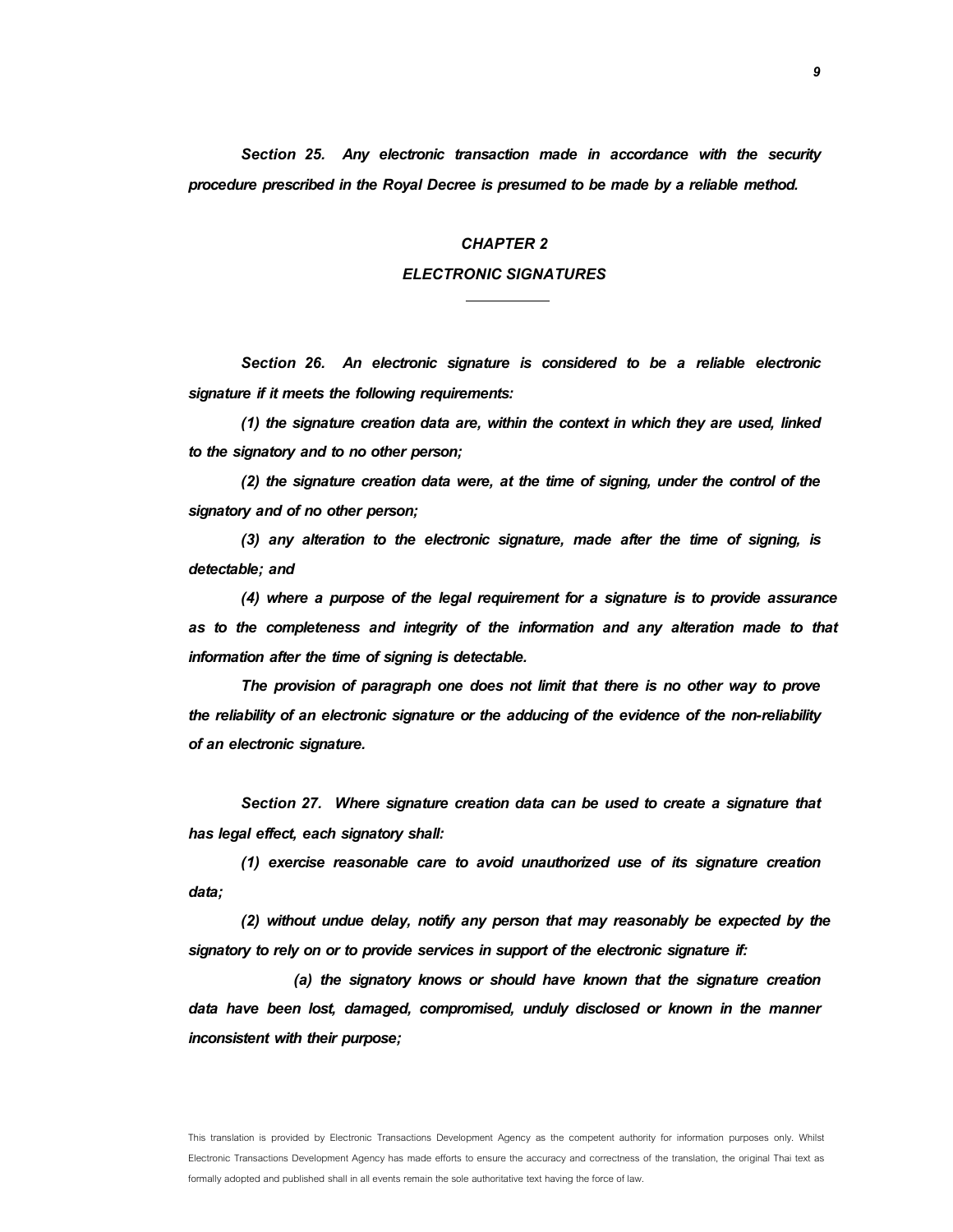(b) the signatory knows from the circumstances occurred that there is a substantial risk that the signature creation data may have been lost, damaged, compromised, unduly disclosed or known in the manner in consistent with their purpose;

 (3) where a certificate is issued to support the electronic signature, exercise reasonable care to ensure the accuracy and completeness of all material representations made by the signatory which are relevant to the certificate throughout its life-cycle, or as specified in the certificate.

**Section 28.** Where a certification service is provided to support an electronic signature that may be used for legal effect as a signature, that certification service provider shall perform as follows:

(1) act in accordance with representations made by it with respect to its policies and practices;

(2) exercise reasonable care to ensure the accuracy and completeness of all material representations made by it that are relevant to the certificate throughout its lifecycle, or as specified in the certificate;

(3) provide reasonably accessible means which enable a relying party to ascertain in all material representations from the certificate in the following matters:

(a) the identity of the certification service provider;

 (b) that the signatory that is identified in the certificate had control of the signature creation data at the time when the certificate was issued;

 (c) that signature creation data were valid at or before the time when the certificate was issued;

 (4) provide reasonably accessible means which enable a relying party to ascertain from the certificate or otherwise as follows:

(a) the method used to identity the signatory;

 (b) any limitation on the purpose or value for which the signature creation data or the certificate may be used;

 (c) that the signature creation data are valid and have not been lost, damaged, compromised, unduly disclosed or known in a manner inconsistent with their purpose;

 (d) any limitation on the scope or extent of liability stipulated by the certification service provider;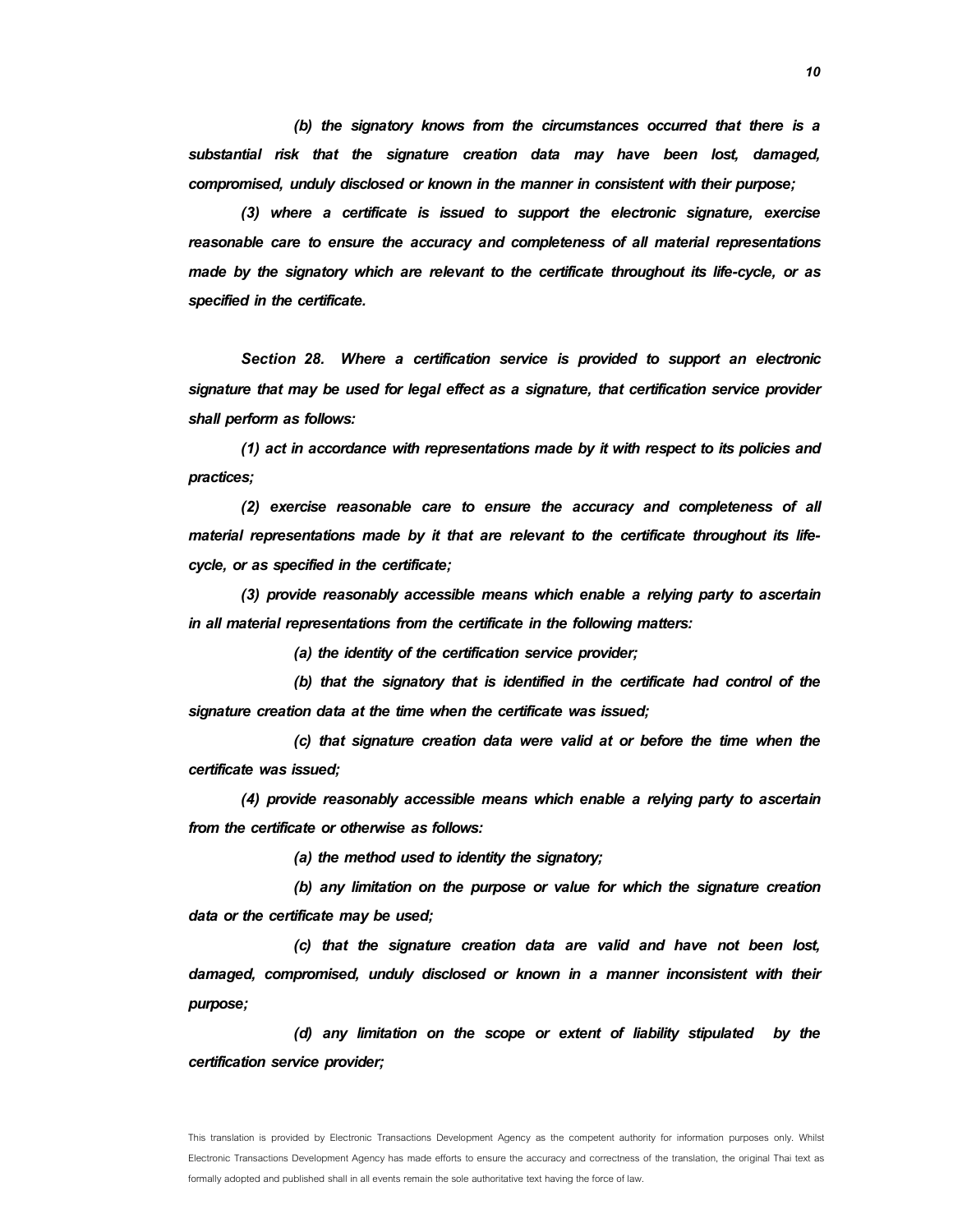(e) the availability of the means for the signatory to give notice upon the occurance of the events pursuant to Section 27 (2); and

(f) a timely revocation service is offered;

 (5) where services under subparagraph (4) (e) are offered, provide a means for a signatory to give notice pursuant to Section 27 (2) and, where services under (4) (f) are offered, ensure the availability of a timely revocation service;

(6) utilize trustworthy systems, procedures and human resources in performing its services.

**Section 29.** In determining whether any systems, procedures and human resources under Section 28 (6) are trustworthy, regard shall be had to the following factors:

(1) financial and human resources, including existence of assets;

(2) quality of hardware and software systems;

(3) procedures for processing of certificates and applications for certificates and retention of records in connection with the provision of such services;

 (4) availability of information on the signatories identified in certificates and on the potential relying parties;

(5) regularity and extent of audit by an independent body;

(6) the certification issuing organizations or certification service provider with respect to the practice or existence of the factors specified in subparagraphs (1) to (5);

(7) any other factor prescribed by the Commission.

**Section 30.** A relying party is required to do the following:

(1) take reasonable steps to verify the reliability of an electronic signature;

(2) where an electronic signature is supported by a certificate, take reasonable steps to:

(a) verify the validity, suspension or revocation of the certificate; and

(b) observe any limitation with respect to the certificate.

**Section 31.** A certificate or an electronic signature shall be deemed to be legally effective without having to consider:

(1) the geographic location where the certificate is issued or the electronic signature created or used; or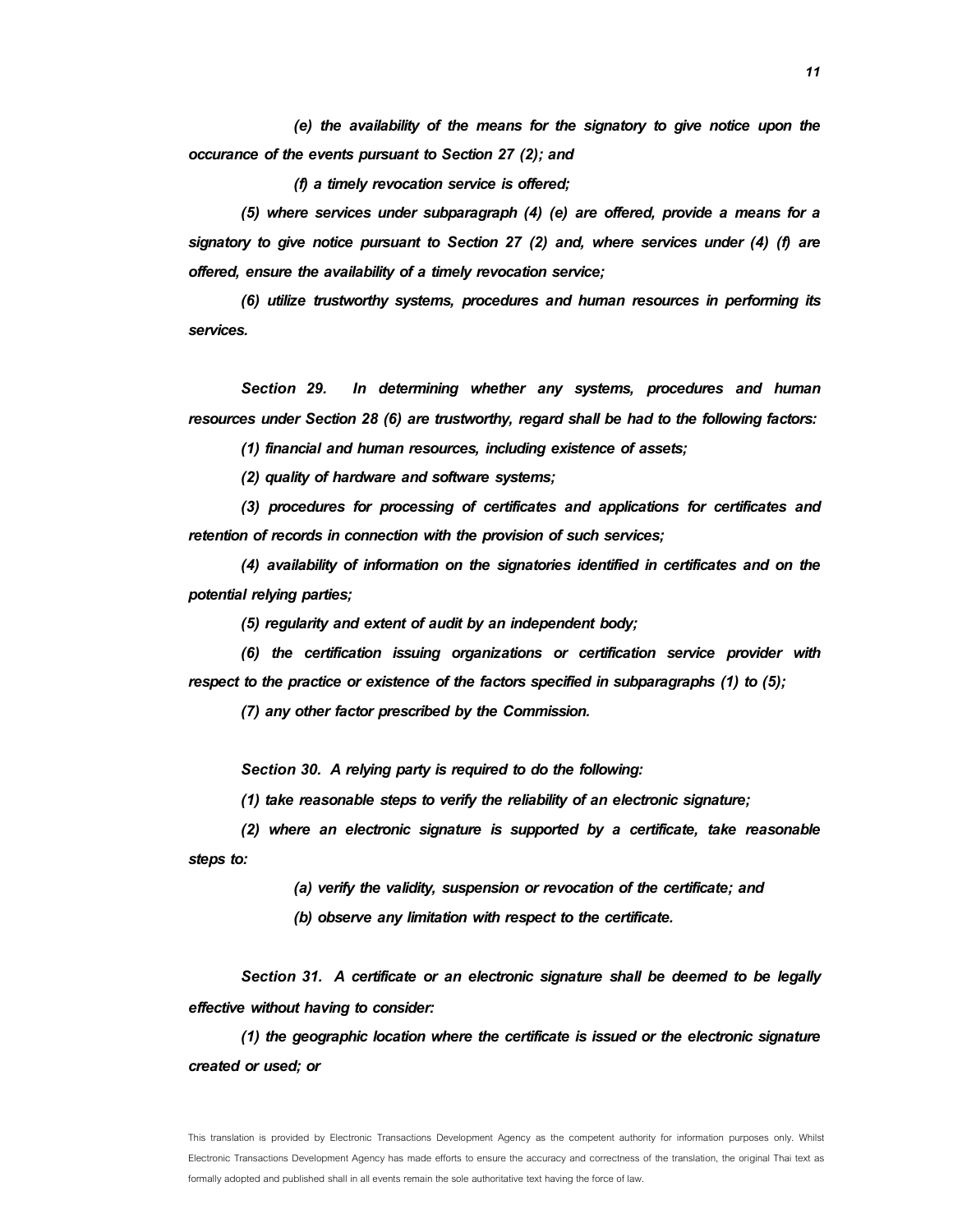(2) the geographic location of the place of business of the issuer of the certificate or signatory.

A certificate issued in a foreign country shall have the same legal effect as a certificate issued in the country if the level of reliability used in issuing such certificate is not lower than as prescribed in this Act.

An electronic signature created or used in a foreign country shall have the same legal effect in the country as an electronic signature created or used in the country if the level of reliability used in creating or using such electronic signature is not lower than as prescribed in this Act.

In determining whether which certificate or electronic signature offers reliability pursuant to paragraph two or paragraph three, regard shall be had to recognized international standards and any other relevant factors.

# **CHAPTER 3 SERVICE BUSINESS RELATING TO ELECTRONIC TRANSACTIONS**

**Section 32.** Persons shall have the right to operate service business relating to electronic transaction. In the event where it is necessary to maintain financial and commercial stability, or for benefit of strengthening the credibility and acceptance of electronic transactions system, or to prevent damage to the public, a Royal Decree prescribing the service business relating to electronic transaction which shall be subject to prior notification, registration or licence shall be issued.

As to which case would require notification, registration or licence under paragraph one, the determination shall be taken based on the appropriateness of damage prevention in accordance with degree of severity of the impact which may occur from such business operation.

For this purpose, any particular State agency may be designated by such Royal Decree to be the responsible supervisory agency.

Prior to the proposal of the issuance of the Royal Decree under paragraph one, a public hearing shall be conducted as it may be deemed proper and the information to be derived therefrom shall be taken into account.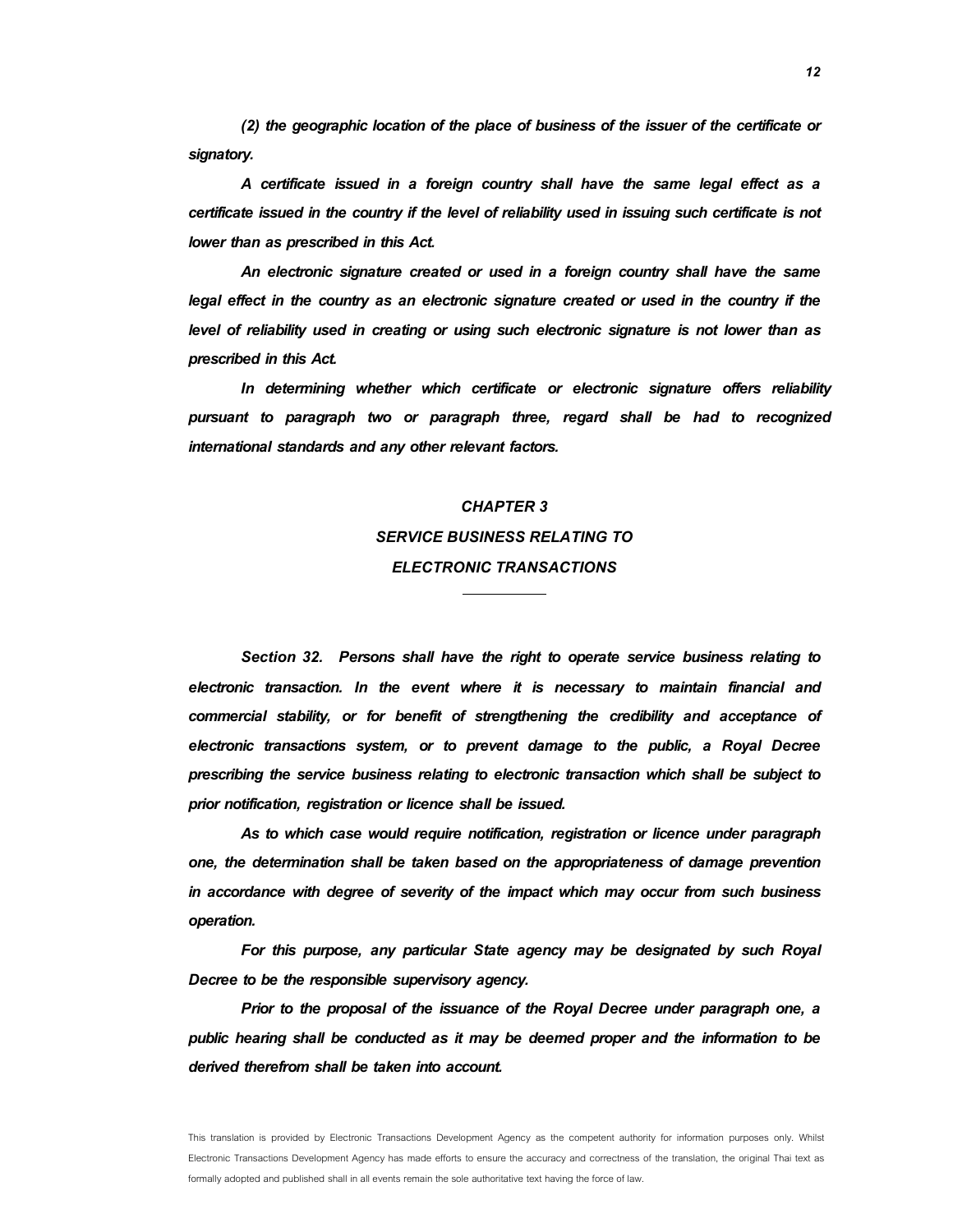**Section 33.** In the event where there is a Royal Decree prescribing the service business relating to electronic transactions which shall be subject to prior notification or registration, the person wishing to operate such business shall notify, or apply for registration with the competent official as prescribed in the Royal Decree prior to the commencement of such business operation.

The rules and procedures for notification or registration under paragraph one shall be as prescribed in the Royal Decree. When the competent official under the Royal Decree is notified or accepts the registration, he or she shall isue a certificate of notifiation or a certificate of registration as evidence of the notification or registration on the date of notification or registration. The person making notification or applying for registration can operate such business as from the date of the notification or registration. If, subsequently, the competent official under the Royal Decree finds out that the notification or the registration has been made inaccurately or incompletely, the competent official shall have the power to order the person having made the notification or having applied for the registration to correct or complete it within seven days from the receipt date of such order.

In operating the business, the person having made the notification or having applied for the registration under paragraph one shall comply with the rules prescribed in the Royal Decree and those prescribed by the Commission.

If the person having made the notification or having applied for the registration under paragraph one fails to correct the inaccurate or incomplete notification or registration under paragraph two, or violates or fails to comply with the rules for the business operation under paragraph three, the Commission shall consider and issue an order imposing an administrative fine not exceeding one million Baht, taking into account the severity of the offence and, in case where it deems fit, the Commission may issue an order requiring such person to take any corrective action as appropriate.

The rules used for determination to impose an administrative fine shall be as prescribed by the Commission. If the person subject to administrative fine fails to make payment, the provisions relating to the administrative execution under the law on administrative procedure shall apply mutatis mutandis. In case where there is no official to proceed with the execution in accordance with such order, the Commission shall be empowered to bring a lawsuit before the Administrative Court to enforce payment of the fine. In this connection, if the Administrative Court has a view that the order imposing the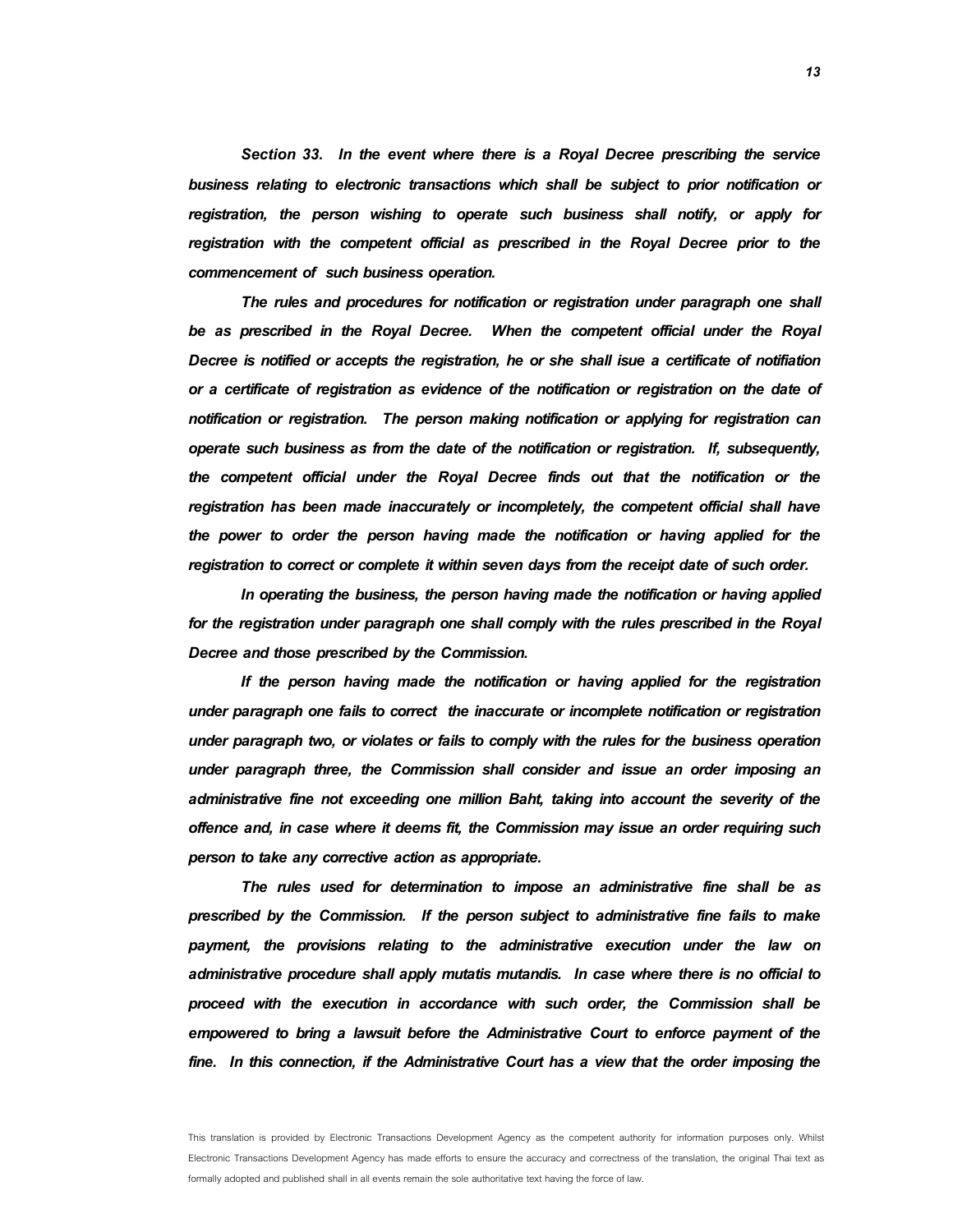fine is lawful, the Administrative Court shall be empowered to try and adjudicate the case and order the seizure or attachment of the property for sale by auction to pay for the fine.

In case where the person committing the offence under paragraph four fails to make correction in accordance with the order of the Commission or repeats the offence, the Commission shall be empowered to issue an order prohibiting such person from further operating the business as notified or registered.

**Section 34.** In case where a Royal Decree is issued prescribing the service business relating to electronic transactions which shall be subject to prior licence, the person wishing to operate such business shall apply for such licence with the competent official as prescribed in the Royal Decree.

The qualifications of the applicant for the licence, the rules and procedures for applying for the licence, the licence issuance, the licence renewal, the return of the licence, the suspension or revocation of the licence shall be as prescribed in the Royal Decree.

In operating the business, the person who has obtained the licence under paragraph one shall comply with the rules prescribed in the Royal Decree and those prescribed by the Commission or conditions stipulated in the licence.

In case the person who has obtained the licence violates or fails to comply with the rules for operating the service business relating to electronic transactions under paragraph three, the Commission shall be empowered to consider and issue an order imposing an administrative fine not exceeding two million Baht, taking into account of the severity of the offence. In case where it deems fit, the Commission may issue an order requiring such person to take any corrective action as appropriate. In this connection, the provisions of section 33, paragraph five, shall apply mutatis mutandis.

If the person committing the offence under paragraph four fails to make correction in accordance with the order of the Commission or repeats the offence, the Commission shall be empowered to issue an order revoking the licence.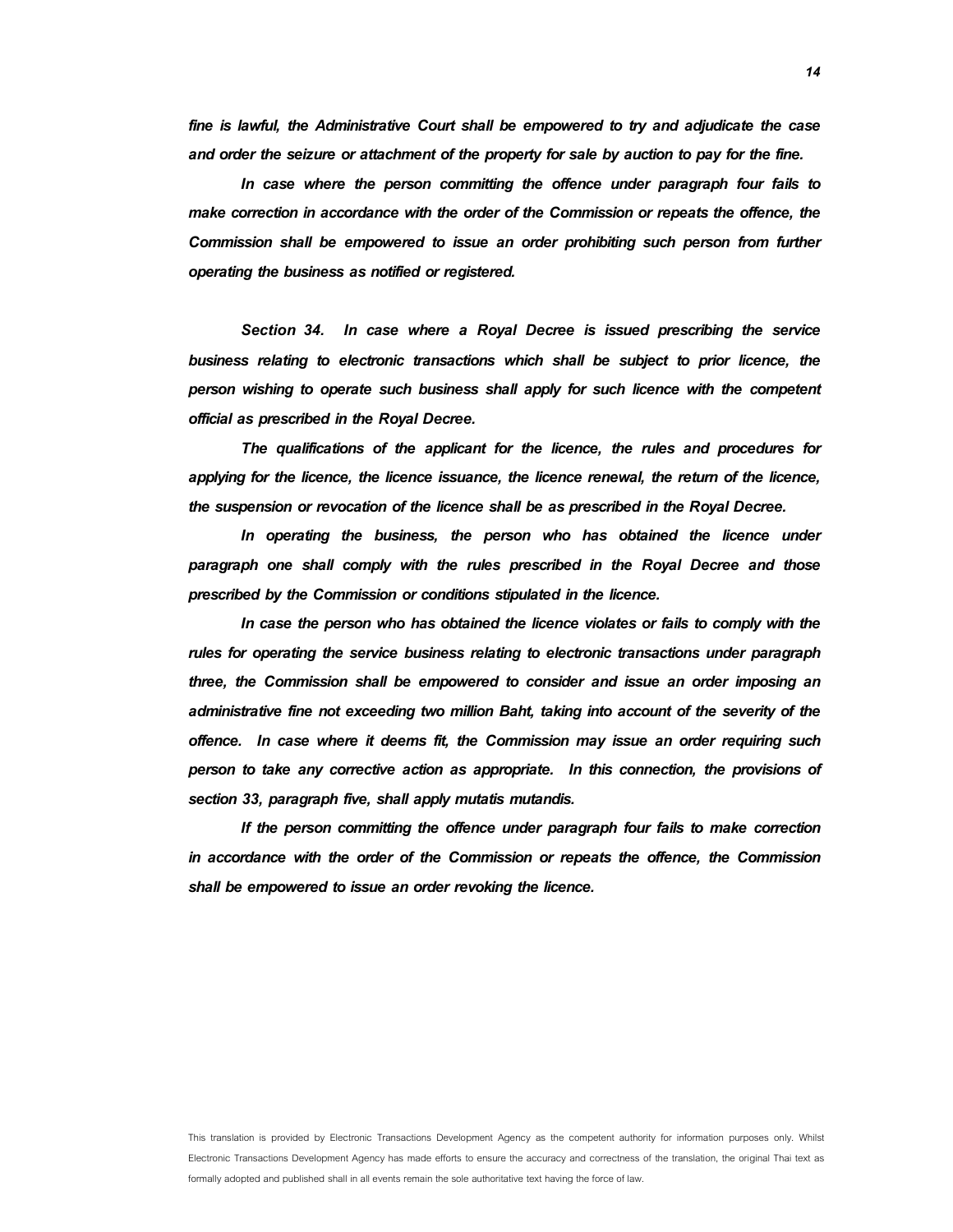# **CHAPTER 4 ELECTRONIC TRANSACTIONS IN THE PUBLIC SECTOR**

**Section 35.** An application, permission, registration, administrative order, payment, notification or any legal action taken against or by a State agency shall, if made in the form of data message in accordance with the rules and procedures prescribed by the Royal Decree, be governed by this Act and shall have the same legal effect as those undertaken in accordance with the rules and procedures provided by law governing such particular matter. For this purpose, the Royal Decree may also require the person concerned to act or refrain from acting or require the State agency to issue rules prescribing details in certain cases.

In issuing the Royal Decree under paragraph one, such Royal Decree may require the person operating the service business relating to electronic transactions to notify or apply for registration or licence, as the case may be, prior to the commencement of the business operation. In this case, the provisions of Chapter 3 and the relevant penalty provisions shall apply mutatis mutandis.

#### **CHAPTER 5**

### **ELECTRONIC TRANSACTIONS COMMISSION**

**Section 36.** There shall be the Electronic Transactions Commission which consists of the Minister of Science, Technology and Environment acting as the Chairman and the other twelve members appointed by the Cabinet from qualified persons, provided that, two qualified persons must be from each of the following fields:

- (1) finance;
- (2) electronic commerce;
- (3) law;
- (4) computer science;
- (5) science or engineering;
- (6) social science.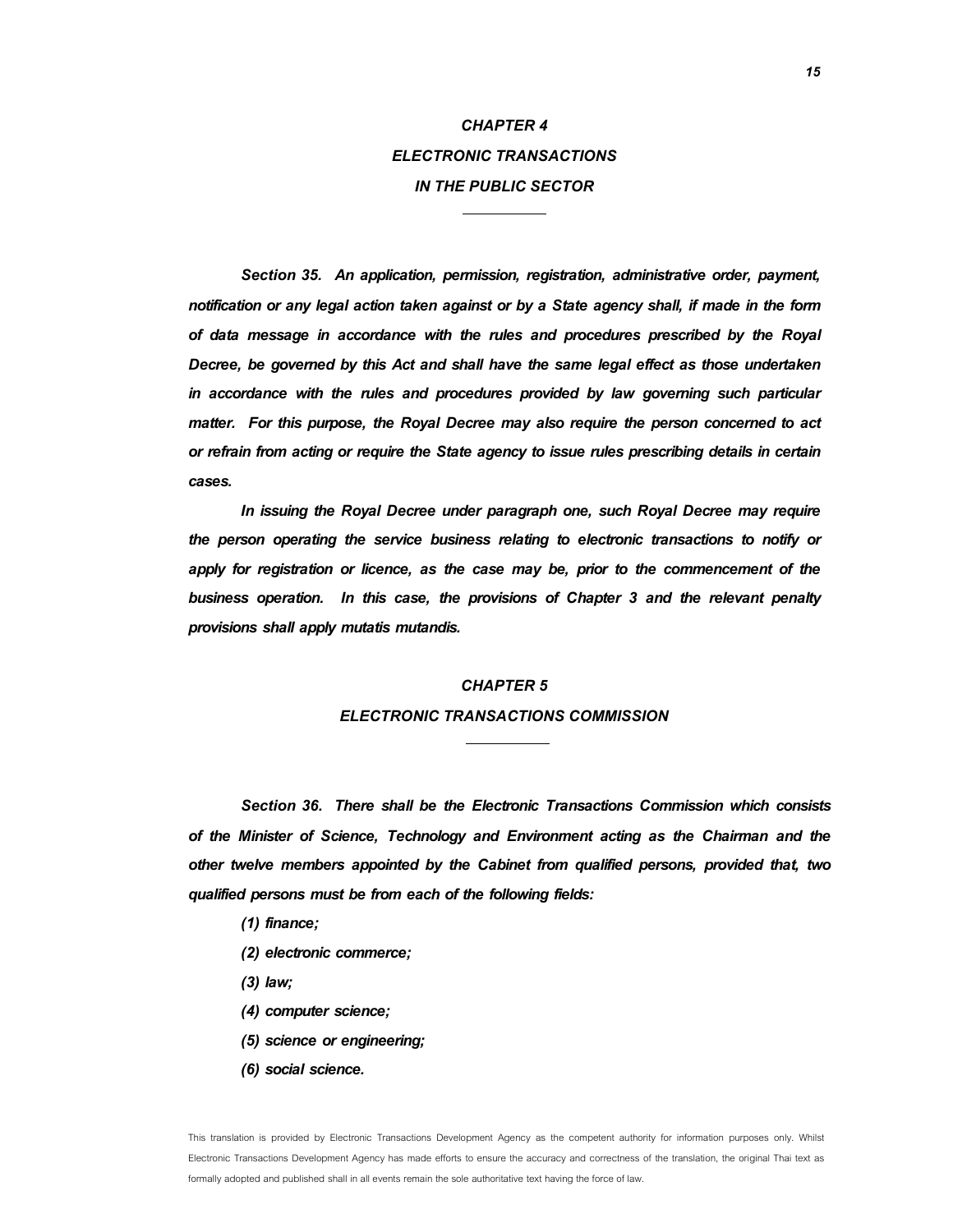Provided that each qualified person from each field must be from the private sector and the Director of the National Electronics and Computer Technology Center, National Science and Technology Development Agency, shall be a member and secretary.

 The rules and procedures in selecting and nominating the qualified persons to the Cabinet for their consideration to appoint to be the Commission under paragraph one must be in accordance with the rules prescribed by the Minister.

The secretary shall appoint no more than two persons as assistant secretaries.

**Section 37.** The Electronic Transaction Commission shall have the following authorities and duties:

(1) To make recommendation to the Cabinet to lay down policies for promotion and development of electronic transactions including solving relevant problems and obstacles;

(2) To monitor and supervise the operation of service business relating to electronic transactions;

(3) To make recommendation or give advice to the Minister to issue Royal Decrees pursuant to this Act.

(4) To issue rules or notifications relating to electronic signature in compliance with this Act or the Royal Decrees issued pursuant to this Act.

(5) To perform any other act in compliance with this Act or other laws.

In performing acts under this Act, the Commission shall be an official under the Penal Code.

**Section 38.** A qualified member shall hold the position for a term of three years.

A retired member may be re-appointed for no more than two consecutive terms.

**Section 39.** Other than retirement by rotation under Section 38, a qualified member shall be discharged from the position upon:

(1) death;

(2) resignation;

(3) being removed by the Cabinet due to misbehavior, negligence or dishonesty, or lack of competence;

(4) being an incompetent or quasi-incompetent person;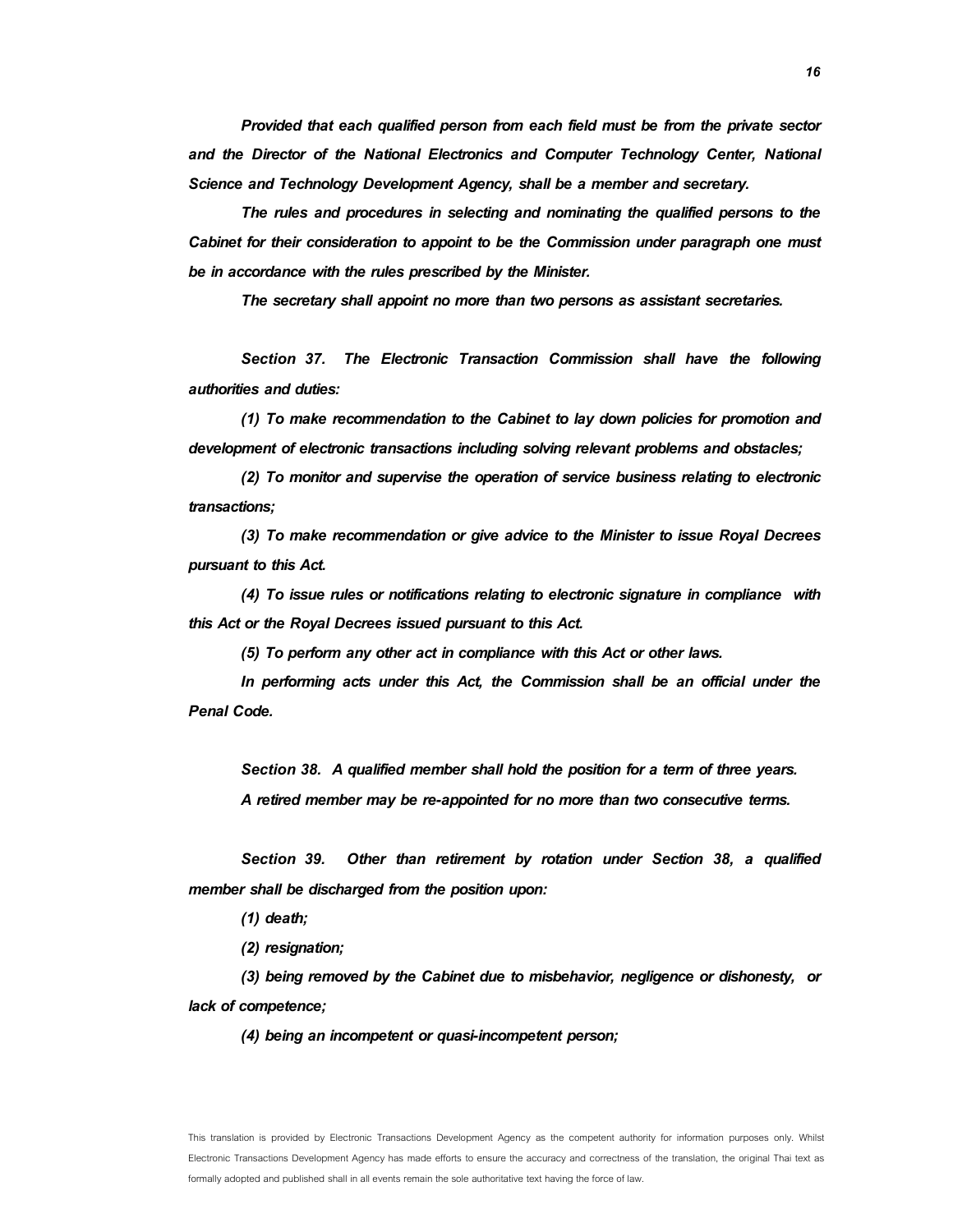(5) having been imprisoned by a final judgement, except in a case where an offence committed through negligence or a petty offence.

**Section 40.** In case where a qualified person is discharged from the position under section 39, it shall be deemed that the Commission consists of the remaining members and a new member must be appointed to fill such vacancy within sixty days from the date the member is discharged from the office.

The member appointed to fill such vacancy shall remain in office for the balance of the term of the replaced member.

**Section 41.** The quorum of the Commission's meeting shall consist of no less than one-half of the total number of its members.

If the Chairman is not present at the meeting or is unable to perform his duty, the Commission shall elect one of its members to act as the Chairman of the meeting.

A decision of the meeting shall be made by a majority votes. Each member shall have one vote. In case of a tied vote, the Chairman shall have a second or casting vote.

**Section 42.** The Commission shall have the power to appoint a sub-committee to consider or perform any act on behalf of the Commission.

The provision of Section 41 shall apply to a meeting of the sub-committee mutatis mutandis.

**Section 43.** The National Electronics and Computer Technology Center, National Science and Technology Development Agency shall be the secretariat of the Commission.

### **CHAPTER 6**

# **PENALTIES**

**Section 44.** Any person operating the service business relating to electronic transactions without notifying or applying for registration with the competent official as prescribed by the Royal Decree under Section 33, paragraph one, or in violation of the prohibition order to operate business of the Commission pursuant to Section 33, paragraph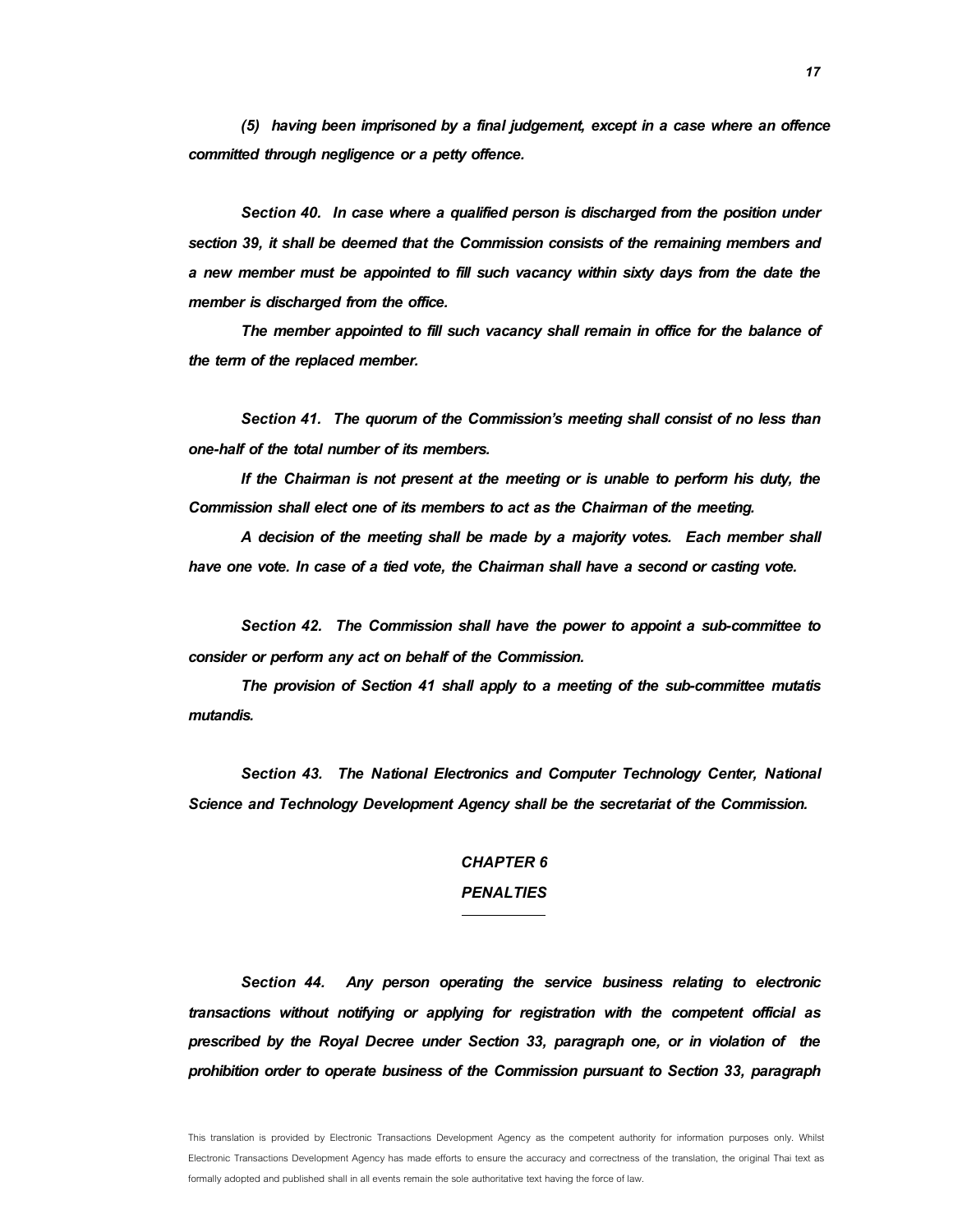six, shall be liable to imprisonment for a term of not more than one year, or to a fine of not more than one hundred thousand Baht, or both.

**Section 45.** Any person operating the service business relating to electronic transactions without acquiring a license pursuant to Section 34 shall be liable to imprisonment for a term of not more than two years, or to a fine of not more than two hundred thousand Baht, or both.

**Section 46.** All offences under this Act, if committed by a juristic person, the manager or representative of the juristic person or the person participating in the operation of that juristic person shall also be liable to such offence, unless such person can prove that he did not know about such offence or did not participating in committing such offence.

Countersigned by: Pol. Lieutenant Colonel Taksin Shinawatre Prime Minister